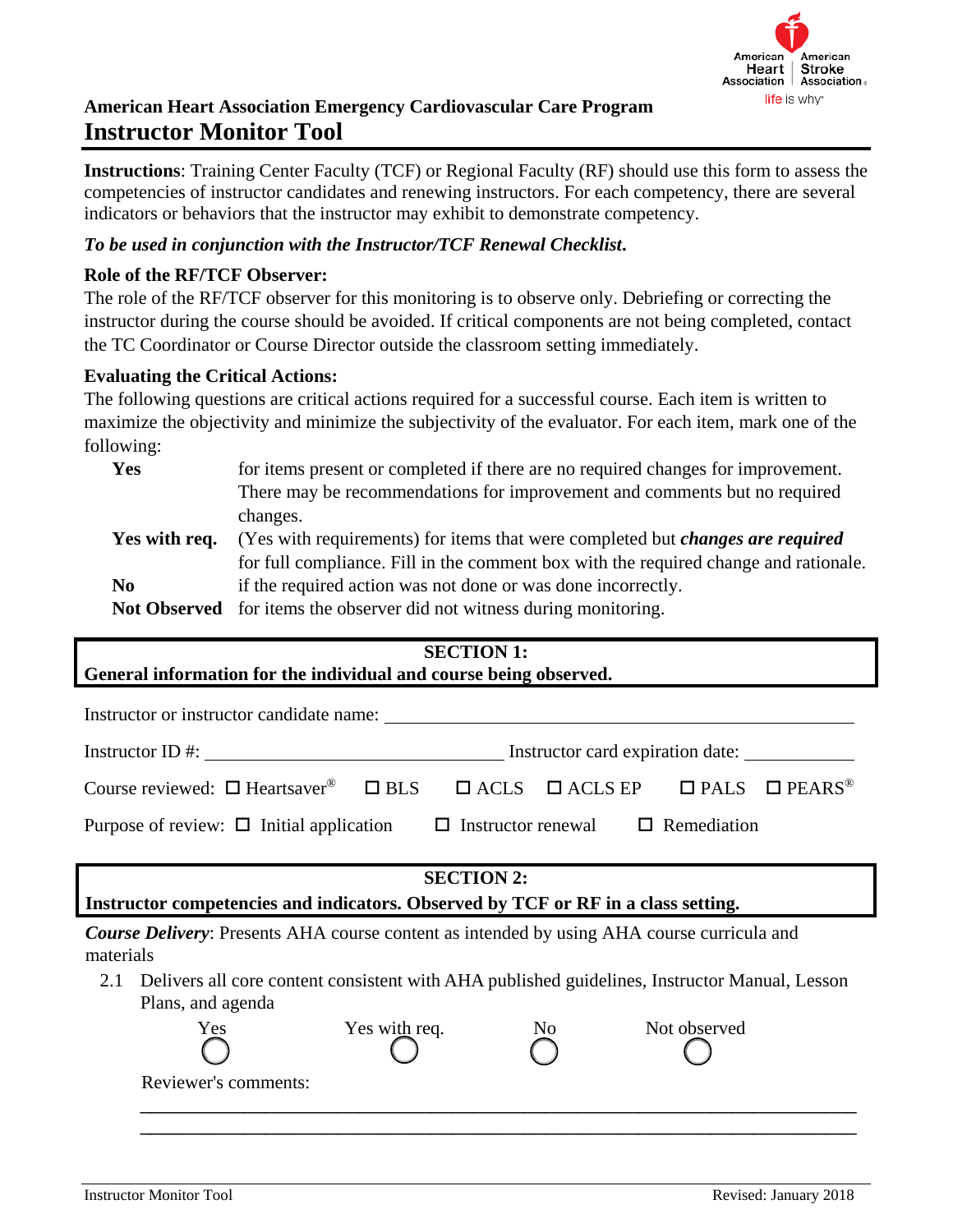

| Yes                  | Yes with req                                                               | N <sub>0</sub> | Not observed |
|----------------------|----------------------------------------------------------------------------|----------------|--------------|
| Reviewer's comments: |                                                                            |                |              |
|                      | Allows adequate time for content delivery, skills practice, and debriefing |                |              |
| Yes                  | Yes with req                                                               | N <sub>0</sub> | Not observed |
| Reviewer's comments: |                                                                            |                |              |
|                      | Promotes retention by reinforcing key points                               |                |              |
| Yes                  | Yes with req                                                               | N <sub>0</sub> | Not observed |
| Reviewer's comments: |                                                                            |                |              |
|                      | Delivers course in a safe and nonthreatening manner                        |                |              |
| Yes                  | Yes with req                                                               | Nο             | Not observed |
| Reviewer's comments: |                                                                            |                |              |
|                      | Relates course material to audience (prehospital or in-facility)           |                |              |
| Yes                  | Yes with req                                                               | N <sub>o</sub> | Not observed |
| Reviewer's comments: |                                                                            |                |              |
|                      |                                                                            |                |              |
|                      | Effectively operates technology used in the course                         |                |              |
| Yes                  | Yes with req                                                               | N <sub>0</sub> | Not observed |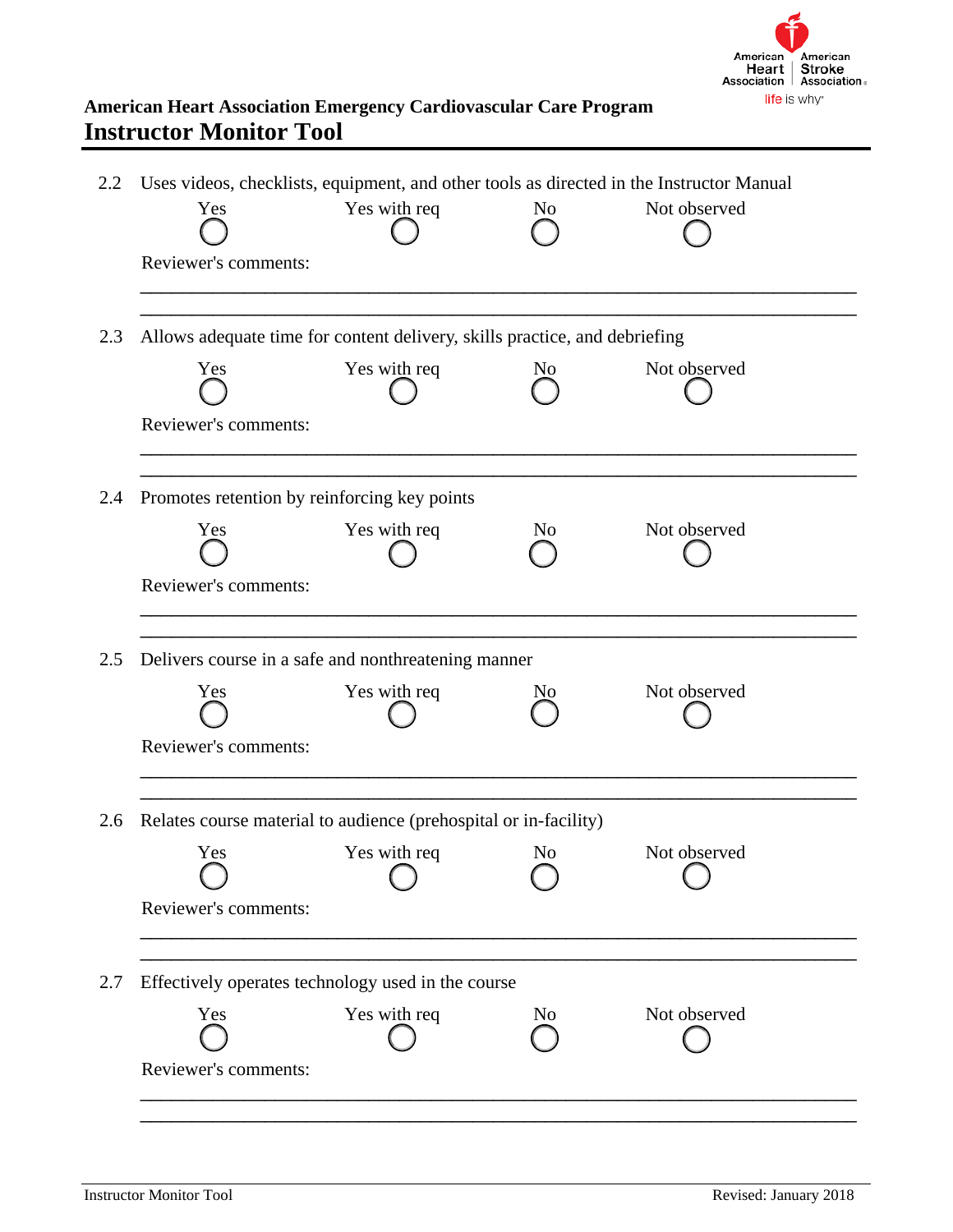

| 2.8 | Adapts terminology appropriate to location, audience, and culture                       |                                  |                |                                                                                                                                                                                                             |
|-----|-----------------------------------------------------------------------------------------|----------------------------------|----------------|-------------------------------------------------------------------------------------------------------------------------------------------------------------------------------------------------------------|
|     | Yes                                                                                     | Yes with req                     | No             | Not observed                                                                                                                                                                                                |
|     | Reviewer's comments:                                                                    |                                  |                |                                                                                                                                                                                                             |
| 2.9 | Accommodates students who have disabilities and other special needs                     |                                  |                |                                                                                                                                                                                                             |
|     | Yes                                                                                     | Yes with req                     | N <sub>0</sub> | Not observed                                                                                                                                                                                                |
|     | Reviewer's comments:                                                                    |                                  |                |                                                                                                                                                                                                             |
|     | 2.10 Provides timely and appropriate feedback to students                               |                                  |                |                                                                                                                                                                                                             |
|     | Yes                                                                                     | Yes with req                     | No.            | Not observed                                                                                                                                                                                                |
|     | Reviewer's comments:                                                                    |                                  |                |                                                                                                                                                                                                             |
|     | 2.11 Uses principles of effective team dynamics during small group activities           |                                  |                |                                                                                                                                                                                                             |
|     | Yes                                                                                     | Yes with req                     | N <sub>0</sub> | Not observed                                                                                                                                                                                                |
|     | Reviewer's comments:                                                                    |                                  |                |                                                                                                                                                                                                             |
|     | 2.12 Facilitates debriefings after scenarios to improve individual and team performance |                                  |                |                                                                                                                                                                                                             |
|     |                                                                                         | Yes Yes with req No Not observed |                |                                                                                                                                                                                                             |
|     | Reviewer's comments:                                                                    |                                  |                |                                                                                                                                                                                                             |
|     | provides remediation when needed to consolidate learning                                |                                  |                | Testing and Remediation: Measures students' skills and knowledge against performance guidelines and<br>2.13 Tests students by using AHA course materials according to instructions in the Instructor Manual |
|     | Yes                                                                                     | Yes with req                     | No             | Not observed                                                                                                                                                                                                |
|     |                                                                                         |                                  |                |                                                                                                                                                                                                             |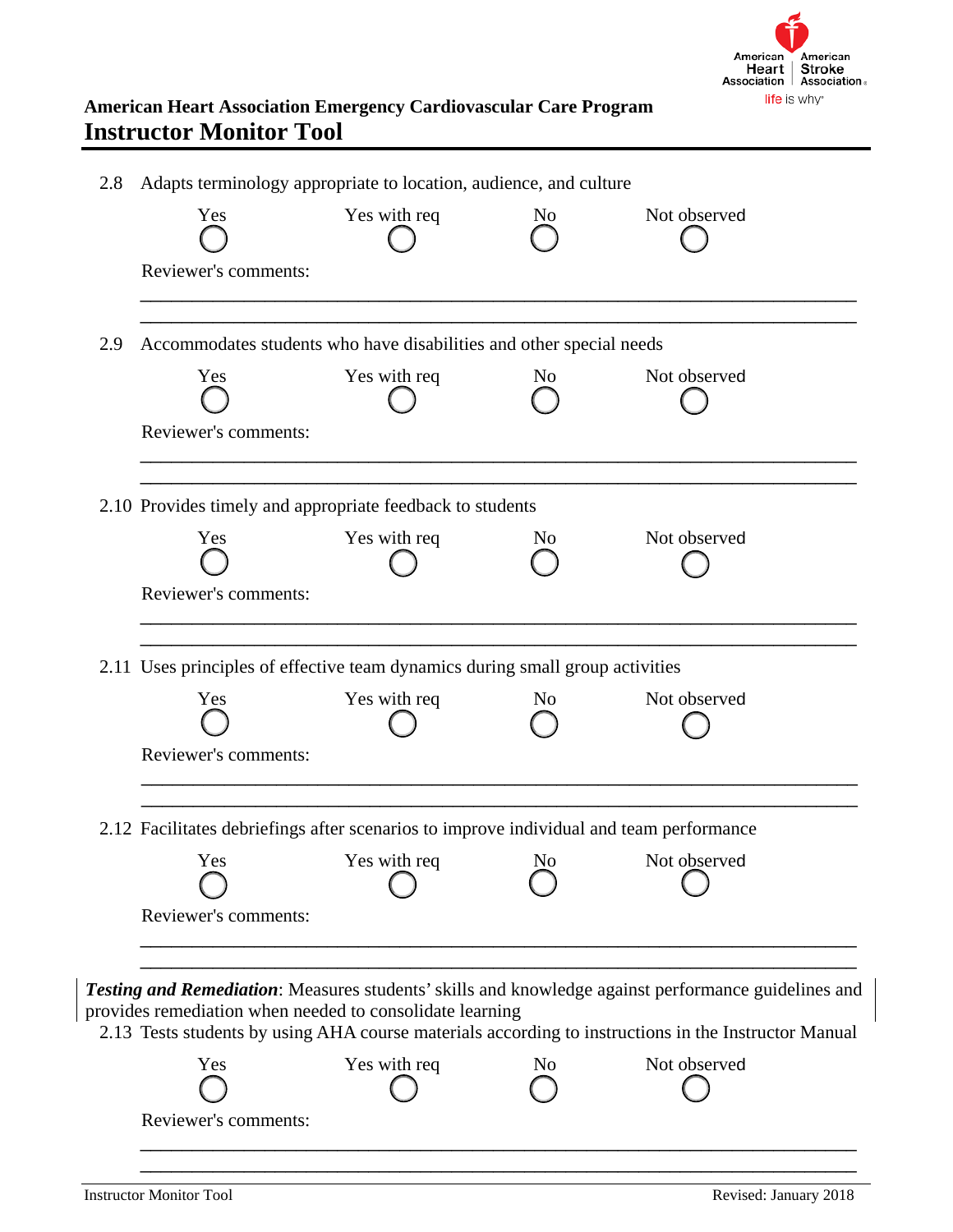

| 2.14 Provides feedback to students in a private and confidential manner        |              |                |                                                                                                                                                                                                            |  |
|--------------------------------------------------------------------------------|--------------|----------------|------------------------------------------------------------------------------------------------------------------------------------------------------------------------------------------------------------|--|
| Yes                                                                            | Yes with req | N <sub>0</sub> | Not observed                                                                                                                                                                                               |  |
| Reviewer's comments:                                                           |              |                |                                                                                                                                                                                                            |  |
| practice opportunities                                                         |              |                | 2.15 Provides remediation by directing students to reference material and by providing additional                                                                                                          |  |
| Yes                                                                            | Yes with req | N <sub>0</sub> | Not observed                                                                                                                                                                                               |  |
| Reviewer's comments:                                                           |              |                |                                                                                                                                                                                                            |  |
| 2.16 Retests students when indicated                                           |              |                |                                                                                                                                                                                                            |  |
| Yes                                                                            | Yes with req | N <sub>0</sub> | Not observed                                                                                                                                                                                               |  |
| Reviewer's comments:                                                           |              |                |                                                                                                                                                                                                            |  |
| honesty, integrity, commitment, compassion, and respect                        |              |                | Professionalism: Maintains a high standard of ethics and professionalism when representing the AHA<br>2.17 Demonstrates professional behavior in physical presentation and teaching, including enthusiasm, |  |
| Yes                                                                            | Yes with req | No.            | Not observed                                                                                                                                                                                               |  |
| Reviewer's comments:                                                           |              |                |                                                                                                                                                                                                            |  |
| 2.18 Follows HIPAA, FERPA, and/or local guidelines maintaining confidentiality |              |                |                                                                                                                                                                                                            |  |
| Yes                                                                            | Yes with req | No             | Not observed                                                                                                                                                                                               |  |
| Reviewer's comments:                                                           |              |                |                                                                                                                                                                                                            |  |

\_\_\_\_\_\_\_\_\_\_\_\_\_\_\_\_\_\_\_\_\_\_\_\_\_\_\_\_\_\_\_\_\_\_\_\_\_\_\_\_\_\_\_\_\_\_\_\_\_\_\_\_\_\_\_\_\_\_\_\_\_\_\_\_\_\_\_\_\_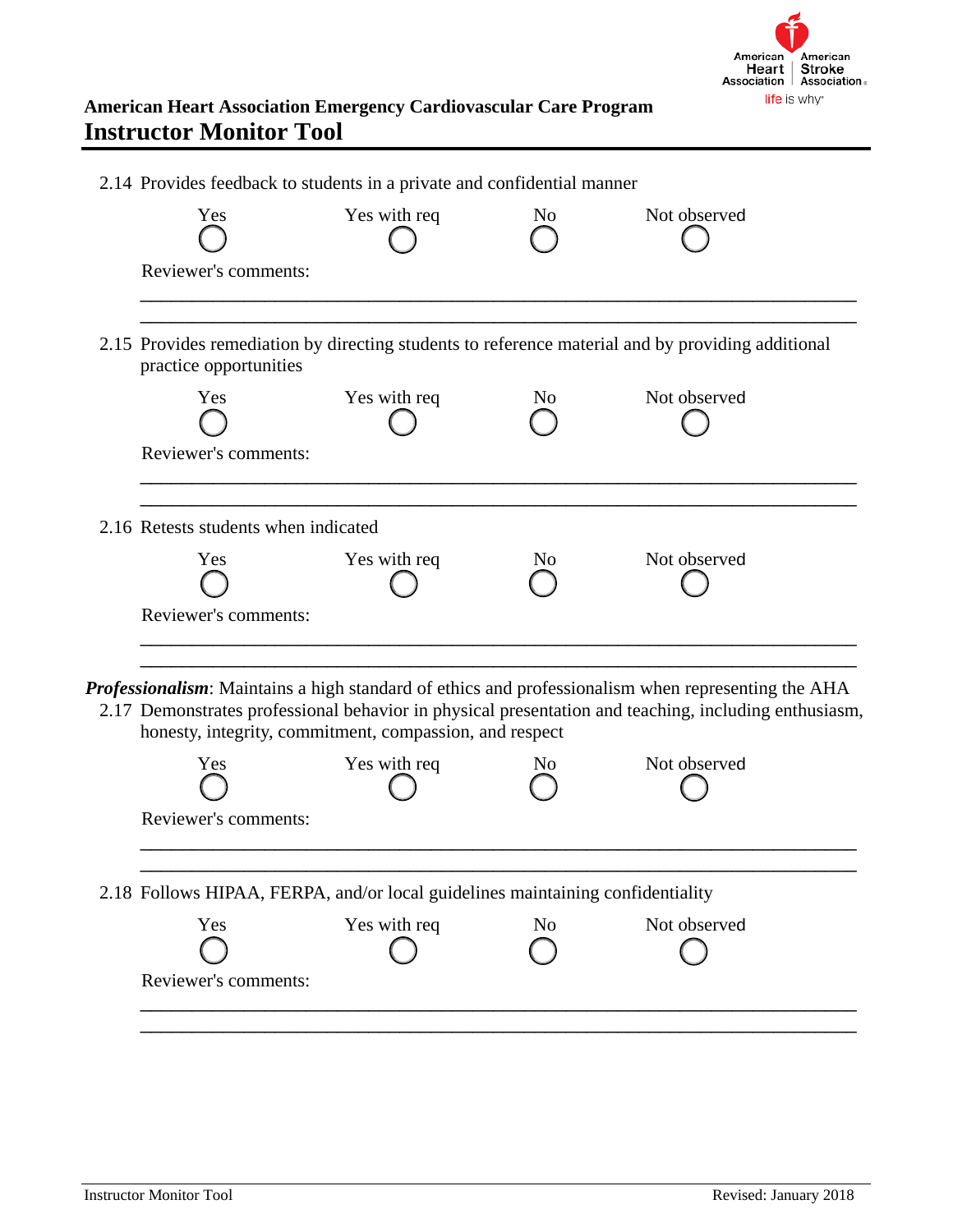

|                                           | 2.19 Recognizes and appropriately responds to ethical issues encountered in training |                |              |  |
|-------------------------------------------|--------------------------------------------------------------------------------------|----------------|--------------|--|
| Yes                                       | Yes with req                                                                         | N <sub>o</sub> | Not observed |  |
| Reviewer's comments:                      |                                                                                      |                |              |  |
|                                           | 2.20 Maintains student confidentiality when appropriate                              |                |              |  |
| Yes                                       | Yes with req                                                                         | No             | Not observed |  |
| Reviewer's comments:                      |                                                                                      |                |              |  |
| Overall comments from TCF or RF observer: |                                                                                      |                |              |  |
| Review completed:                         |                                                                                      |                |              |  |
| $\square$ Successful                      | Comment:                                                                             |                |              |  |
| $\square$ Remediation needed              |                                                                                      |                |              |  |
|                                           | Comment:                                                                             |                |              |  |
| $\Box$ Unsuccessful                       |                                                                                      |                |              |  |
|                                           | Comment:                                                                             |                |              |  |
|                                           |                                                                                      |                |              |  |
|                                           |                                                                                      |                |              |  |